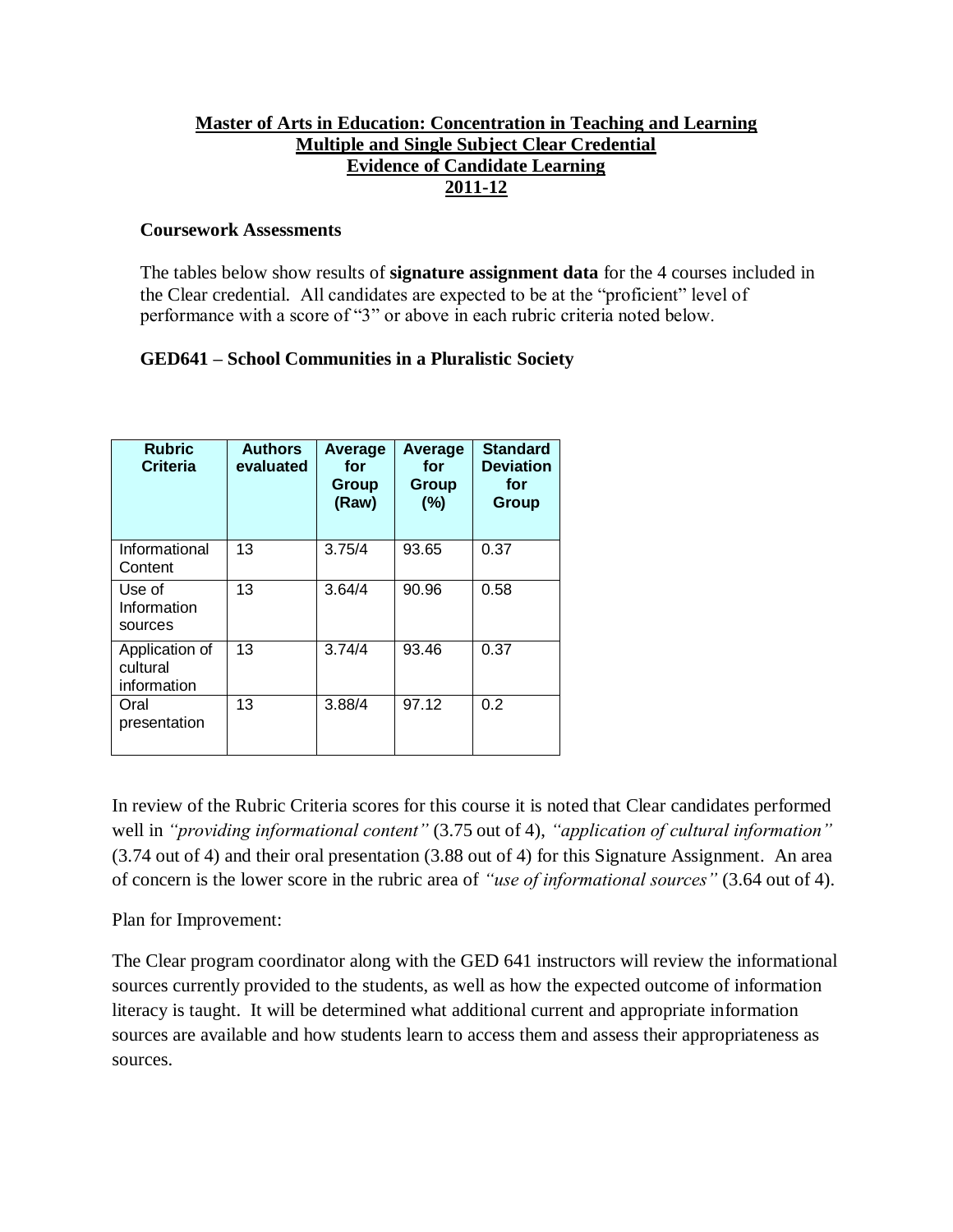|  | <b>GED642 - Teaching Strategies for English Learners</b> |  |
|--|----------------------------------------------------------|--|
|  |                                                          |  |

| <b>Rubric Criteria</b>                                               | <b>Authors</b><br>evaluated | Average<br>for<br>Group<br>(Raw) | Average<br>for<br><b>Group</b><br>(%) | <b>Standard</b><br><b>Deviation</b><br>for<br>Group |
|----------------------------------------------------------------------|-----------------------------|----------------------------------|---------------------------------------|-----------------------------------------------------|
| Unit overview<br>clarity and<br>coherency of<br>rationale            | 16                          | 3.75/4                           | 93.75                                 | 0.45                                                |
| Standards and<br>objectives<br>present in the<br>unit plan           | $\overline{16}$             | 3.88/4                           | 96.88                                 | 0.34                                                |
| Comprehensible<br>input and<br>building<br>background<br>knowledge   | $\overline{16}$             | 3.81/4                           | 95.31                                 | 0.4                                                 |
| <b>Student</b><br>activities and<br>opportunities for<br>interaction | 16                          | 3.94/4                           | 98.44                                 | 0.25                                                |
| <b>SDAIE &amp;</b><br><b>CALLA</b><br>strategies                     | 16                          | 4.00/4                           | 100                                   | $\overline{0}$                                      |
| Assessment<br>and self-<br>reflection                                | $\overline{16}$             | 3.75/4                           | 93.75                                 | 0.45                                                |

In review of the Rubric Criteria scores for this course it is noted that Clear candidates performed very well in the areas of *"SDAIE and CALLA strategies"* (4.00 out of 4), *"Student activities and opportunities for interaction"* (3.94 out of 4), *"standards and objectives present in the unit plan"* (3.88 of 4), *"comprehensible input and building background knowledge"* (3.81 out of 4). Areas of Rubric Criteria for improvement are *"Unit overview clarity and coherency of rationale"* (3.75 out of 4) and *"Assessment and self-reflection"* (3.75 out of 4).

Plan for Improvement:

Though the lowest criterion scores are not very low, the Clear program coordinator along with the GED 642 professors will review the rubric criteria for *clarity and coherency of rationale and assessment and self-reflection* and how those expectations are explicitly taught in this course.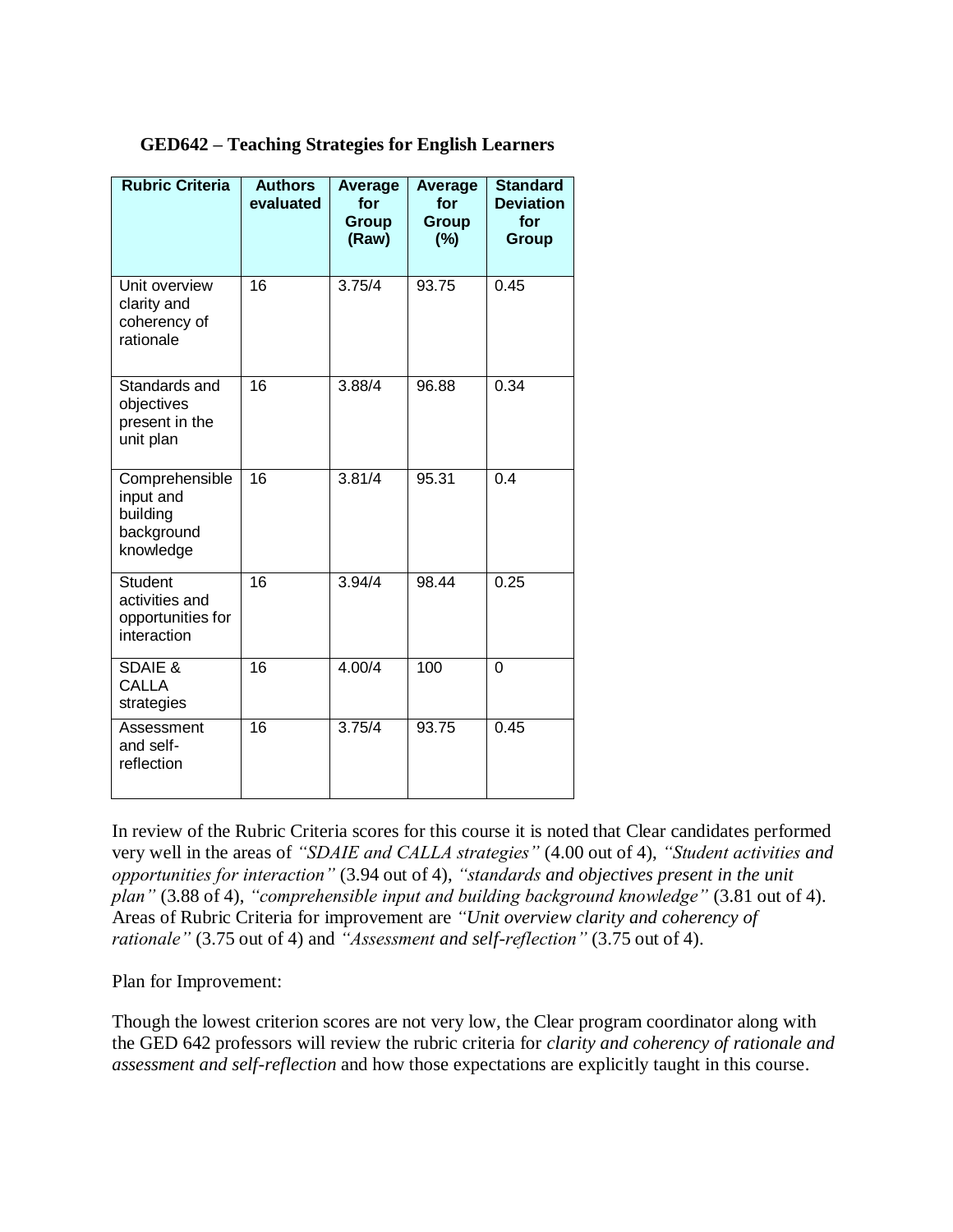# **GED677 – Teaching Special Populations**

| <b>Rubric Criteria</b>                                                                                                                                       | <b>Authors</b><br>evaluated | Average<br>for<br>Group<br>(Raw) | Average<br>for<br>Group<br>$(\%)$ | <b>Standard</b><br><b>Deviation</b><br>for Group |
|--------------------------------------------------------------------------------------------------------------------------------------------------------------|-----------------------------|----------------------------------|-----------------------------------|--------------------------------------------------|
| Provision of a lesson<br>design which proactively<br>supports differentiated<br>learners in the<br>classroom, i.e. SPED,<br>ELL, Gifted                      | 16                          | 3.94/4                           | 98.44                             | 0.25                                             |
| Collaboration/co-<br>teaching with key<br>educators to ensure<br>universal access to the<br>core curriculum                                                  | 16                          | 3.94/4                           | 98.44                             | 0.25                                             |
| Provision of specific<br>classroom strategies<br>including adaptation of<br>the environment and<br>utilization of resources<br>and instructional<br>supports | 16                          | 3.94/4                           | 98.44                             | 0.25                                             |
| Provides examples of<br>individual differentiation<br>in the area of academic<br>content, instructional<br>process, and student<br>product                   | 16                          | 3.94/4                           | 98.44                             | 0.25                                             |
| Incorporation of the use<br>of technology                                                                                                                    | 16                          | 3.94/4                           | 98.44                             | 0.25                                             |
| Usage of formative<br>assessment to guide<br>future decisions in<br>differentiating academic<br>content, instructional<br>process and student<br>product     | 16                          | 3.94/4                           | 98.44                             | 0.25                                             |

In review of the Rubric Criteria scores for this course it is noted that Clear candidates performed extremely well in all Rubric Criteria areas scoring 3.94 out of 4 in all six criteria areas. An area of concern is the consistent high scores in all criteria areas.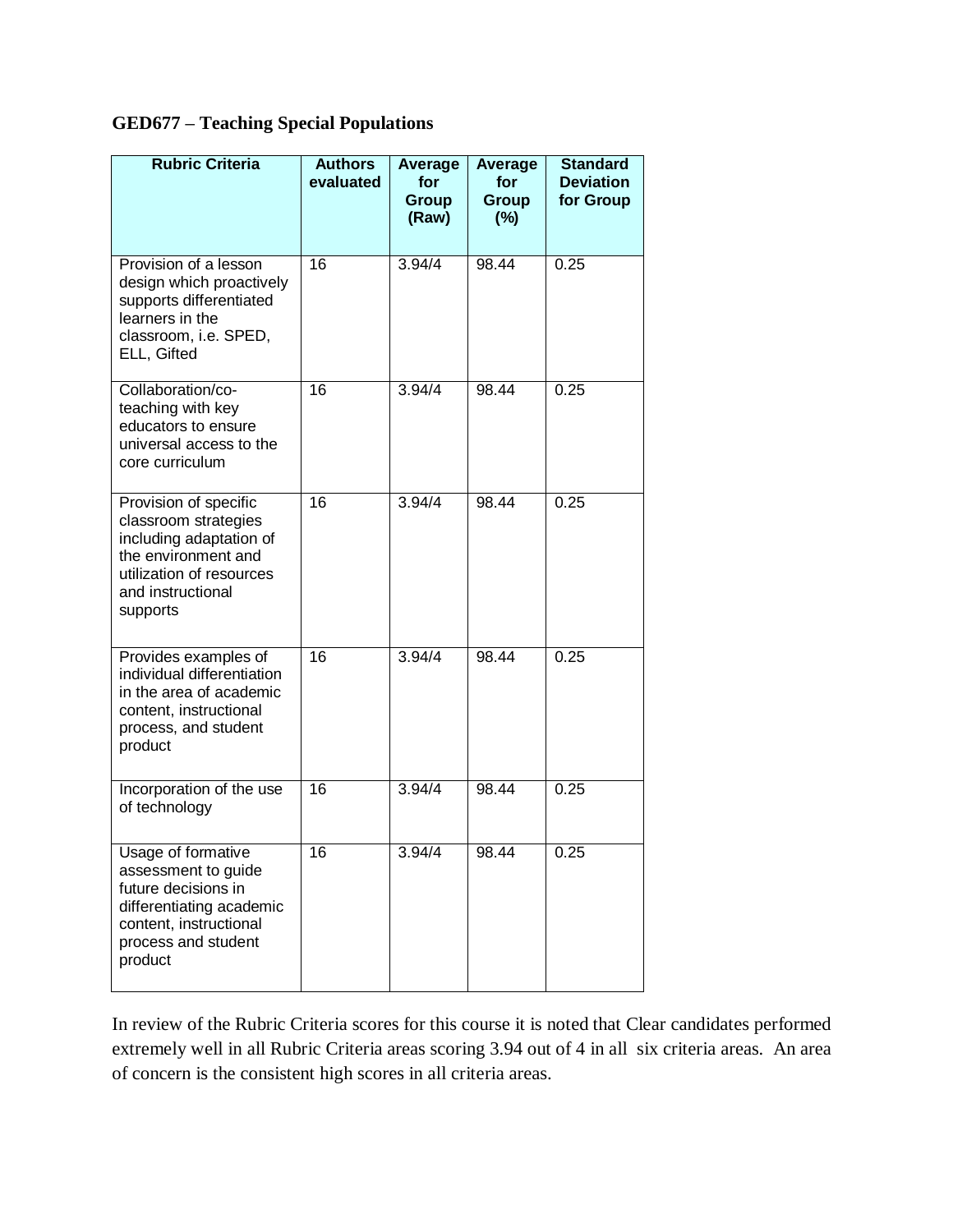Plan for Improvement:

The Clear program coordinator along with the GED 677 course professors will review the rubric criteria results and discuss the consistency of the high scores throughout the Rubric Criteria for this course.

### **GED673 – Reflective Coaching Seminar**

| <b>Rubric Criteria</b>                                                                                                                                                               | <b>Authors</b><br>evaluated | Average<br>for<br>Group<br>(Raw) | Average<br>for<br><b>Group</b><br>(%) | <b>Standard</b><br><b>Deviation</b><br>for<br>Group |
|--------------------------------------------------------------------------------------------------------------------------------------------------------------------------------------|-----------------------------|----------------------------------|---------------------------------------|-----------------------------------------------------|
| Reflection of your teaching<br>practice and student learning                                                                                                                         | 14                          | 3.86/4                           | 96.43                                 | 0.36                                                |
| Reflection on student learning<br>needs and the ways you<br>impacted student success                                                                                                 | 14                          | 3.86/4                           | 96.43                                 | 0.53                                                |
| Reflection with mentors on<br>evidence collected of student<br>learning, instructional strategies<br>and assessments that illustrates<br>a change or improvement in<br>your teaching | 14                          | 3.71/4                           | 92.86                                 | 0.47                                                |
| Reflection with mentors on next<br>steps in your growth as a<br>professional educator                                                                                                | 14                          | 3.93/4                           | 98.21                                 | 0.27                                                |

In review of the Rubric Criteria scores for this course it is noted that Clear candidates performed very well in the areas of *"reflection with mentors on next steps in your growth as a professional educator"* (3.93 out of 4), *"reflection of your teaching practice and student learning"* (3.86 out of 4) and *"reflection on student learning needs and the ways you impacted student success"* (3.86 out of 4). The rubric criterion for improvement is *"reflection with mentors on evidence collected that illustrates a change or improvement of candidate's teaching"* (3.71 out of 4).

Plan for Improvement:

Because change in one's teaching is the heart of this course, the Clear program coordinator along with the University mentor will review the rubric criteria to determine how to make this component more intentional in the course content, and to support students in improving the reflective process for this rubric criterion.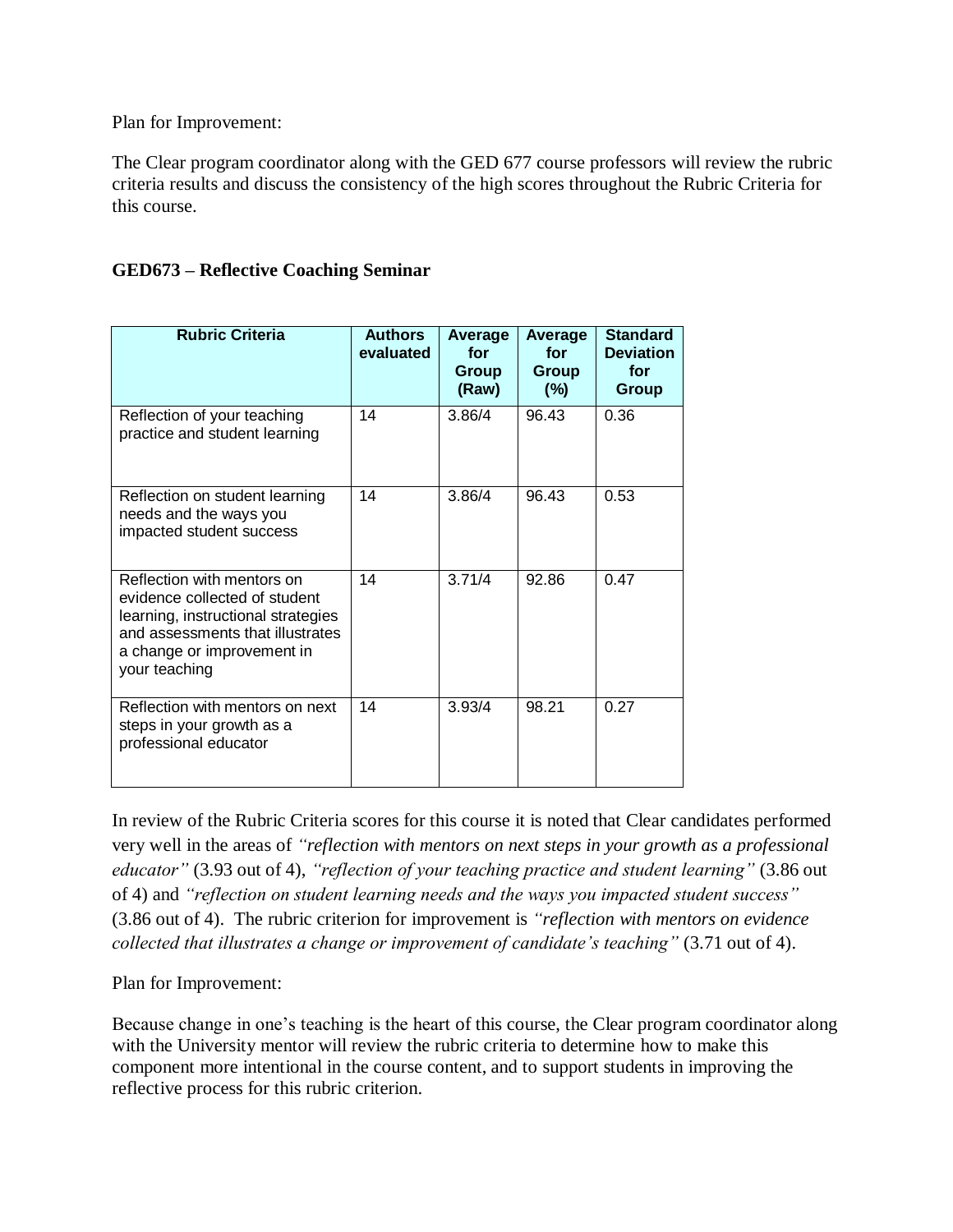## **Disposition Assessments**

The tables below show results of **Disposition Assessment data** for the Clear credential. All candidates are expected to be at the "proficient" level of performance with a score of "3" or above in each rubric criteria noted below.

| <b>Rubric Criteria</b>                                                                                                                                                                                                                                                                                                                                                                                       | <b>Authors</b><br>evaluated | Average<br>for Group<br>(Raw) | Average<br>for Group<br>(%) | <b>Median</b><br>for<br>Group | <b>Standard</b><br><b>Deviation</b><br>for Group |
|--------------------------------------------------------------------------------------------------------------------------------------------------------------------------------------------------------------------------------------------------------------------------------------------------------------------------------------------------------------------------------------------------------------|-----------------------------|-------------------------------|-----------------------------|-------------------------------|--------------------------------------------------|
| 1. Dignity & Honor: The candidate honors and respects the<br>worthiness of all individuals in word and deed based on<br>PLNUs Wesleyan heritage: We are individuals created in the<br>image of God, committed to civility, respect, hospitality,<br>grace, and service.                                                                                                                                      | 10<br>GED642                | 3.90/4                        | 97.5                        | 4                             | 0.32                                             |
| 2. Honesty & Integrity: The candidate demonstrates<br>honesty, integrity, and coherence in attitudes, and actions,<br>and is accountable to the norms and expectations of the<br>learning community.                                                                                                                                                                                                         | 10<br>GED642                | 3.90/4                        | 97.5                        | 4                             | 0.32                                             |
| 3. Caring, Patience, and Respect: The candidate<br>demonstrates caring, patience, fairness and respect for the<br>knowledge level, diversity, and abilities of others, ensuring<br>that all students have the opportunity to achieve.                                                                                                                                                                        | GED642                      | 3.70/4                        | 92.5                        | $\overline{\mathbf{4}}$       | 0.48                                             |
| 4. Spirit of Collaboration, Flexibility and Humility: The<br>candidate actively participates in and contributes to the<br>achievement of the learning community, explaining own<br>thought process with humility and considers those of others<br>with a positive, open-minded attitude.                                                                                                                     | 10 <sub>1</sub><br>GED642   | 3.70/4                        | 92.5                        | $\overline{4}$                | 0.48                                             |
| 5. Harmony in Learning Community: The candidate takes<br>responsibility for resolving conflicts or issues with others,<br>and teaches students those skills, in a way that sustains and<br>enhances a healthy and safe learning community.                                                                                                                                                                   | 10<br>GED642                | 4.00/4                        | 100                         | 4                             | 0                                                |
| 6. Self-Awareness/Calling: The candidate shows awareness<br>of areas of strength, interests, learning style, and areas for<br>continuing growth; generates and follows through on<br>personalized growth plans. The candidate demonstrates that<br>serving as a professional educator is a confirmed calling to<br>equip, to transform and to empower every student to fulfill<br>his or her full potential. | 10<br>GED642                | 3.90/4                        | 97.5                        | $\overline{4}$                | 0.32                                             |
| 7. Perseverance with Challenge: The candidate perseveres,<br>remains engaged, and persists as a life-long learner,<br>especially when academic and professional assignments<br>are perceived as challenging.                                                                                                                                                                                                 | 10<br>GED642                | 3.80/4                        | 95                          | $\overline{\mathbf{4}}$       | 0.42                                             |
| 8. Diligence in Work Habits & Responsibility for Learning:<br>The candidate attends to the roles and responsibilities of the<br>learning community, and is well-prepared and on time. The<br>candidate completes required assignments on time and is<br>reflective and receptive to formative feedback.                                                                                                      | 10<br>GED642                | 3.60/4                        | 90                          | 4                             | 0.52                                             |
| Average professor assessment for GED642:                                                                                                                                                                                                                                                                                                                                                                     |                             | 3.81                          |                             |                               |                                                  |
| 1. Dignity & Honor: The candidate honors and respects the<br>worthiness of all individuals in word and deed based on<br>PLNU's Wesleyan heritage: We are individuals created<br>in the image of God, committed to civility, respect,<br>hospitality, grace, and service.                                                                                                                                     | 10<br>GED673                | 4.00/4                        | 100                         | 4                             | 0                                                |
| 2. Honesty & Integrity: The candidate demonstrates<br>honesty, integrity, and coherence in attitudes, and actions,<br>and is accountable to the norms and expectations of the<br>learning community.                                                                                                                                                                                                         | 10<br>GED673                | 4.00/4                        | 100                         | 4                             | 0                                                |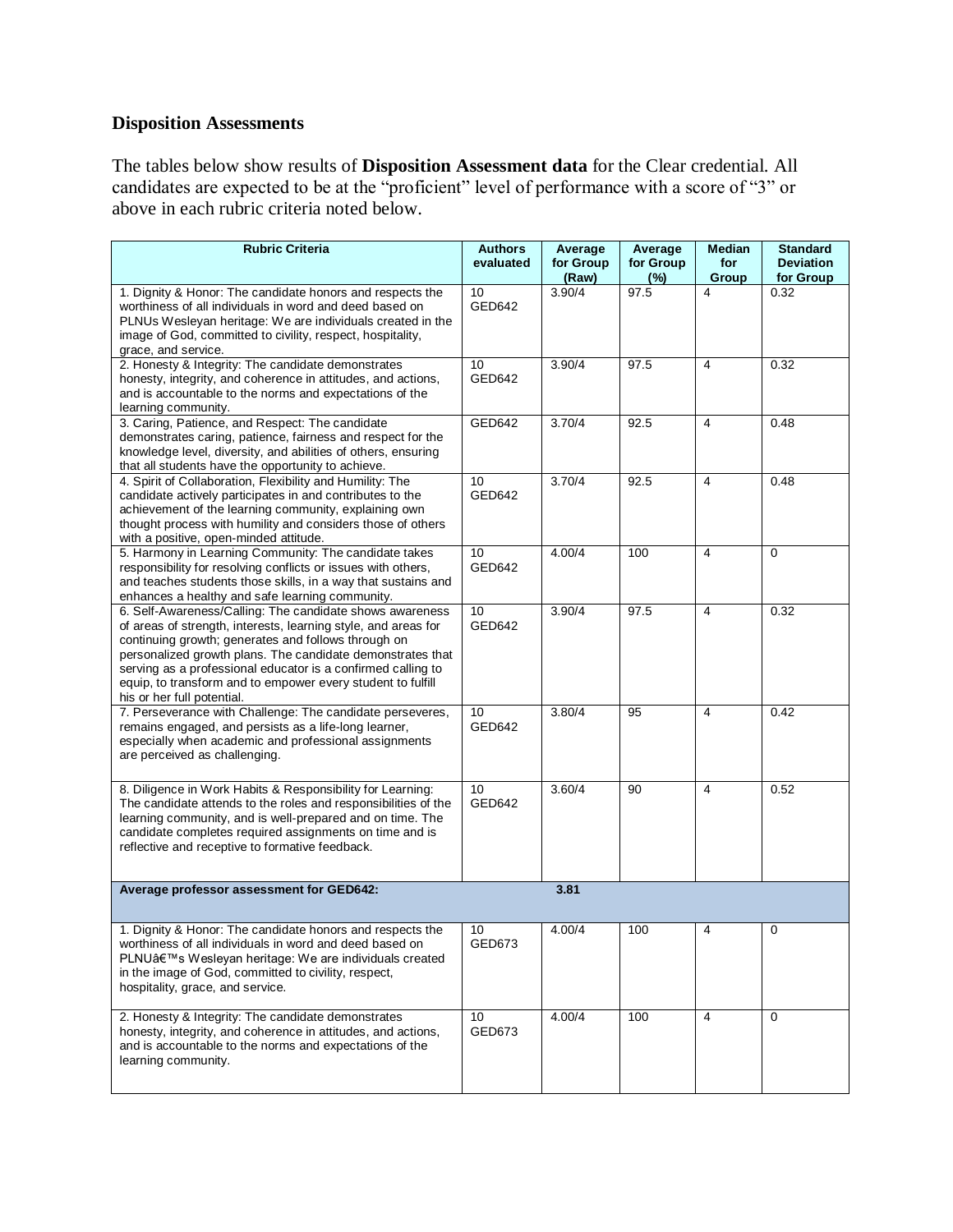| 3. Caring, Patience, and Respect: The candidate<br>demonstrates caring, patience, fairness and respect for the<br>knowledge level, diversity, and abilities of others, ensuring<br>that all students have the opportunity to achieve.                                                                                                                                                                        | 10<br>GED673              | 4.00/4 | 100  | $\overline{4}$          | 0    |
|--------------------------------------------------------------------------------------------------------------------------------------------------------------------------------------------------------------------------------------------------------------------------------------------------------------------------------------------------------------------------------------------------------------|---------------------------|--------|------|-------------------------|------|
| 4. Spirit of Collaboration, Flexibility and Humility: The<br>candidate actively participates in and contributes to the<br>achievement of the learning community, explaining own<br>thought process with humility and considers those of others<br>with a positive, open-minded attitude.                                                                                                                     | 10 <sup>°</sup><br>GED673 | 3.90/4 | 97.5 | 4                       | 0.32 |
| 5. Harmony in Learning Community: The candidate takes<br>responsibility for resolving conflicts or issues with others,<br>and teaches students those skills, in a way that sustains and<br>enhances a healthy and safe learning community.                                                                                                                                                                   | 10<br>GED673              | 3.90/4 | 97.5 | $\overline{\mathbf{4}}$ | 0.32 |
| 6. Self-Awareness/Calling: The candidate shows awareness<br>of areas of strength, interests, learning style, and areas for<br>continuing growth; generates and follows through on<br>personalized growth plans. The candidate demonstrates that<br>serving as a professional educator is a confirmed calling to<br>equip, to transform and to empower every student to fulfill<br>his or her full potential. | 10<br>GED673              | 3.90/4 | 97.5 | 4                       | 0.32 |
| 7. Perseverance with Challenge: The candidate perseveres,<br>remains engaged, and persists as a life-long learner,<br>especially when academic and professional assignments<br>are perceived as challenging.                                                                                                                                                                                                 | 10<br>GED673              | 3.90/4 | 97.5 | 4                       | 0.32 |
| 8. Diligence in Work Habits & Responsibility for Learning:<br>The candidate attends to the roles and responsibilities of the<br>learning community, and is well-prepared and on time. The<br>candidate completes required assignments on time and is<br>reflective and receptive to formative feedback.                                                                                                      | 10<br>GED673              | 3.60/4 | 90   | 4                       | 0.7  |
| Average professor assessment for GED673:                                                                                                                                                                                                                                                                                                                                                                     |                           | 3.90   |      |                         |      |
| 1. Dignity & Honor: The candidate honors and respects the<br>worthiness of all individuals in word and deed based on<br>PLNUs Wesleyan heritage: We are individuals created in the<br>image of God, committed to civility, respect, hospitality,<br>grace, and service.                                                                                                                                      | 5<br>GED673<br>Mentor     | 4.00/4 | 100  | 4                       | 0    |
| 2. Honesty & Integrity: The candidate demonstrates<br>honesty, integrity, and coherence in attitudes, and actions,<br>and is accountable to the norms and expectations of the<br>learning community.                                                                                                                                                                                                         | 5<br>GED673<br>Mentor     | 4.00/4 | 100  | 4                       | 0    |
| 3. Caring, Patience, and Respect: The candidate<br>demonstrates caring, patience, fairness and respect for the<br>knowledge level, diversity, and abilities of others, ensuring                                                                                                                                                                                                                              | 5<br>GED673               | 3.80/4 | 95   | 4                       | 0.45 |
| that all students have the opportunity to achieve.                                                                                                                                                                                                                                                                                                                                                           | Mentor                    |        |      |                         |      |